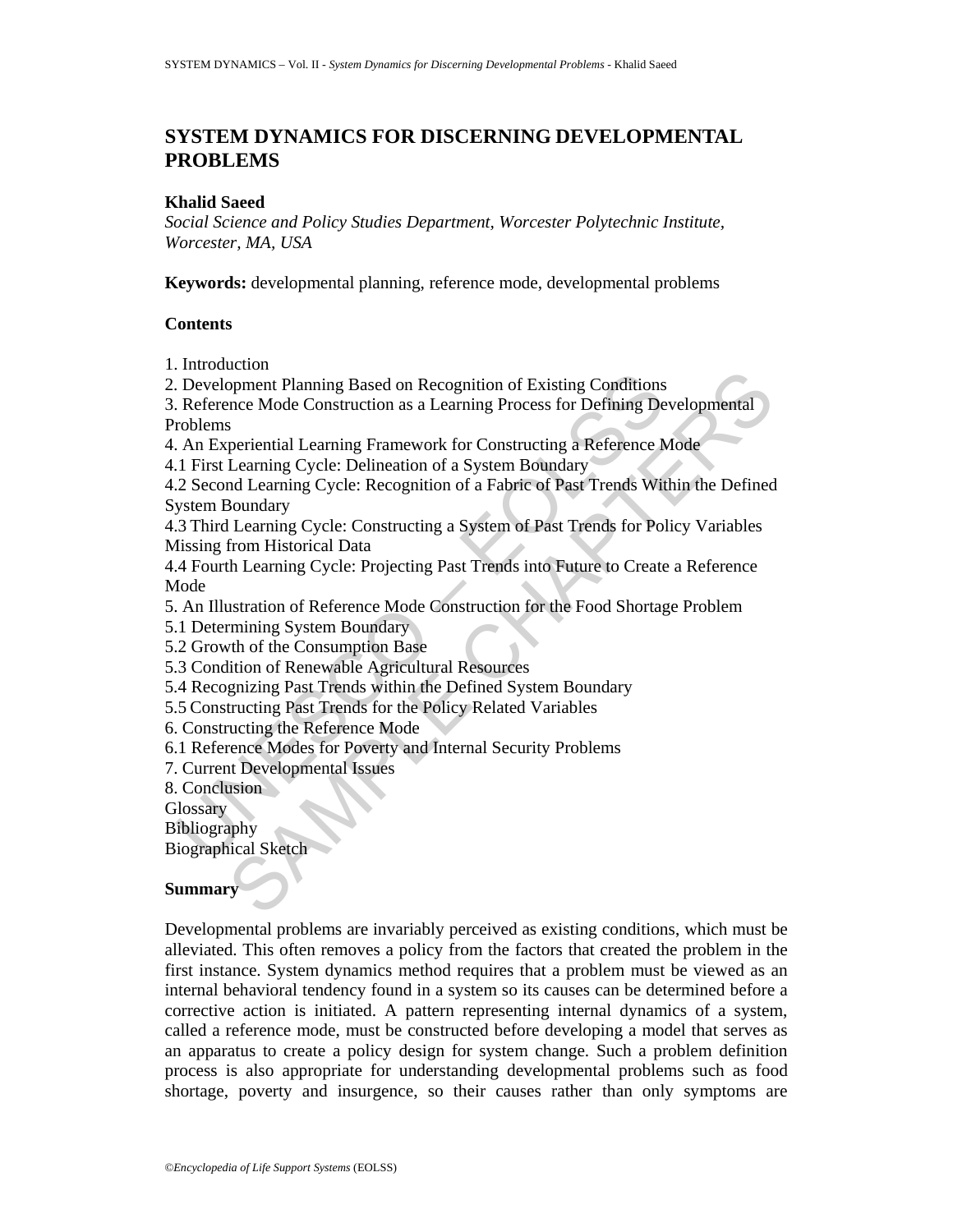addressed by a developmental policy.

A reference mode is, however, different from a precise time history in that it represents a pattern incorporating only a slice of the history and it requires several learning cycles to construct a reference mode from time history. A learning process based on a wellknown model of experiential learning is used to describe the construction of a reference mode, which is illustrated at length by revisiting the problem of food shortage, while reference modes are also suggested for describing the problems of poverty and insurgence. Complex developmental problems of present day are then outlined and the efficacy of using system dynamics to address them is discussed.

#### **1. Introduction**

bevelopmental problems are often perceived as pre-existing condition<br>lleviated. For example, food shortage, poverty, poor social servisources development infrastructure, technological backwardness, l<br>source depletion, envi mental problems are often perceived as pre-existing conditions, which must d. For example, food shortage, poverty, poor social services, and human development infrastructure, technological backwardness, low productivity de Developmental problems are often perceived as pre-existing conditions, which must be alleviated. For example, food shortage, poverty, poor social services, and human resources development infrastructure, technological backwardness, low productivity, resource depletion, environmental degradation, and poor governance are often defined as developmental problems. In all such cases, the starting point for a policy search is the acceptance of a snapshot of the existing conditions. A developmental policy is then constructed as a well-intended measure that should improve existing conditions. Experience shows, however, that policies implemented with such a perspective not only perform variedly, they also create unexpected results. This happens since the causes leading to the existing conditions and their future projections are not adequately understood. The well-intentioned policies addressing problem symptoms only create ad hoc changes, which are often overcome by the system's reactions.

Development planning must adopt a problem solving approach in a mathematical sense if it is to achieve reliable performance. In this approach, a problem must be defined as an internal behavioral tendency found in a system and not as a snapshot of existing conditions. This behavioral tendency may represent a set of patterns, a series of trends or a set of existing conditions that appear resilient to policy interventions. In other words, an existing condition by itself must not be seen as a basis for problem definition. The complex pattern of changes implicit in the time paths preceding an existing condition would be, on the other hand, a basis for defining a problem.

The solution to a recognized problem should also be a solution in a mathematical sense, which is analogous to creating an understanding of the underlying causes of a delineated pattern. A development policy should then be conceived as a change in the decision rules that would change a problematic pattern to an acceptable one. Such a problem solving approach can be implemented with advantage using system dynamics modeling process that entails building and experimenting with computer models of problematic patterns, provided of course a succinct representation of such patterns has first been constructed. Called a reference mode in system dynamics, such a representation is based on historical information and is often described in a graphical form. It is, however, quite different from point by point description of a historical trends in that it may represent only a few selected organized patterns embodied in the complex and seemingly unorganized profile of the trends. It also encompasses both past and inferred future patterns.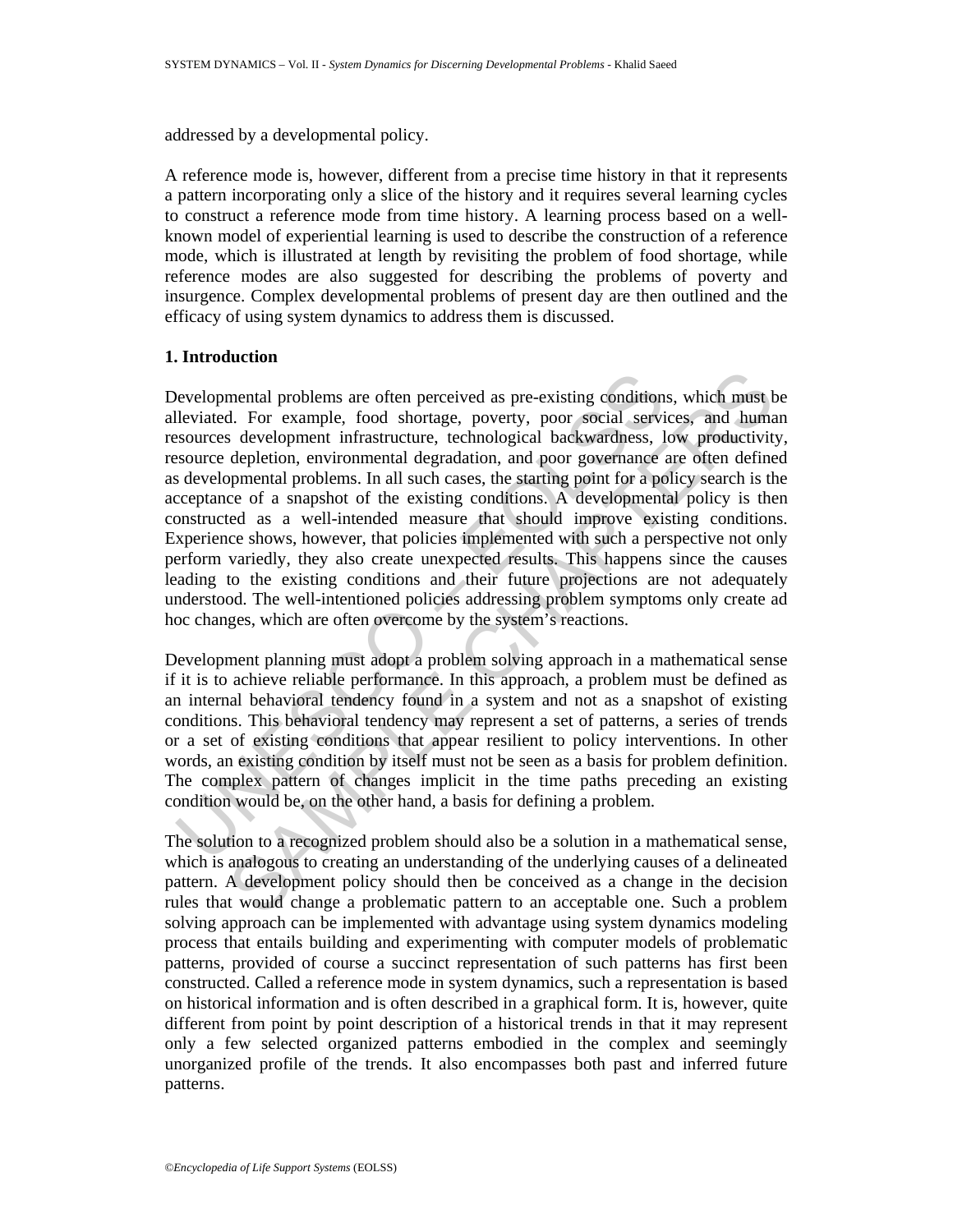#### **2. Development Planning Based on Recognition of Existing Conditions**

Table 1 collects the various developmental problems and the broad policies implemented to alleviate them that one comes across in the economic development literature, although not presented as in the table. However, if one reviews the timeframes of problems and policies, the organization of the table appears to be quite cogent.

The initially perceived problems indeed were hunger, poverty and insurgence that created a threat to security. Since these problems were taken as given, the natural response to alleviate them was to facilitate intensive agriculture so more food could be produced, to foster economic growth so aggregate income could be increased and to strengthen internal security and defense infrastructure so insurgent groups could be suppressed and the threats to security could be minimized.

| strengthen internal security and defense infrastructure so insurgent groups could be<br>suppressed and the threats to security could be minimized.                                                                                                                                                                                                                                                                                                            |                                                                                                              |                                                                                                                                             |
|---------------------------------------------------------------------------------------------------------------------------------------------------------------------------------------------------------------------------------------------------------------------------------------------------------------------------------------------------------------------------------------------------------------------------------------------------------------|--------------------------------------------------------------------------------------------------------------|---------------------------------------------------------------------------------------------------------------------------------------------|
| Initially perceived<br>problems                                                                                                                                                                                                                                                                                                                                                                                                                               | Policies implemented                                                                                         | Subsequently experienced problems                                                                                                           |
| Food shortage                                                                                                                                                                                                                                                                                                                                                                                                                                                 | Intensive agriculture<br>Land development<br>Irrigation<br>Fertilizer application<br>Use of new seeds        | Land degradation<br>Depletion of water aquifers<br>Vulnerability to crop failure<br>Population growth<br>Continuing/increased food shortage |
| Poverty                                                                                                                                                                                                                                                                                                                                                                                                                                                       | Economic growth<br>Capital formation<br>Sectoral development<br><b>Technology</b> transfer<br>External trade | Low productivity<br>Indebtedness<br>Natural resource depletion<br>Environmental degradation<br>Continuing/increased poverty                 |
| Insurgence and<br>threats to security                                                                                                                                                                                                                                                                                                                                                                                                                         | Spending on internal security<br>and defense infrastructure<br>Limiting civil rights                         | Poor social services<br>Poor economic infrastructure<br>Authoritarian governance<br>Continuing/increased threats to security                |
| Table 1. Developmental problems, policies implemented to address them, and<br>subsequent problems.<br>The common denominator of those policies was that they attributed the existing<br>conditions to outside factors, as if they came to be as acts of fate. They also assumed<br>that the system is static and not self-regulating. Thus, it was expected that directly<br>attacking symptoms would help alleviate them. Attacking symptoms without knowing |                                                                                                              |                                                                                                                                             |
| how these were created of course also required powerful intervention by an outside                                                                                                                                                                                                                                                                                                                                                                            |                                                                                                              |                                                                                                                                             |

The common denominator of those policies was that they attributed the existing conditions to outside factors, as if they came to be as acts of fate. They also assumed that the system is static and not self-regulating. Thus, it was expected that directly attacking symptoms would help alleviate them. Attacking symptoms without knowing how these were created of course also required powerful intervention by an outside hand and entailed an effort to strengthen government infrastructure, which in fact displaced some of the development effort. The subsequently experienced problems were many, but in most instances, these included a continuation of the existing problems.

Thus, food shortages have continued but are now accompanied also by land degradation, depletion of water aquifers, and the threat of large-scale crop failure due to a reduction in crop diversity, and a tremendous growth in population. Poverty and income differentials between rich and poor have in fact shown a steady rise, which is also accompanied by unprecedented debt burdens and extensive depletion of natural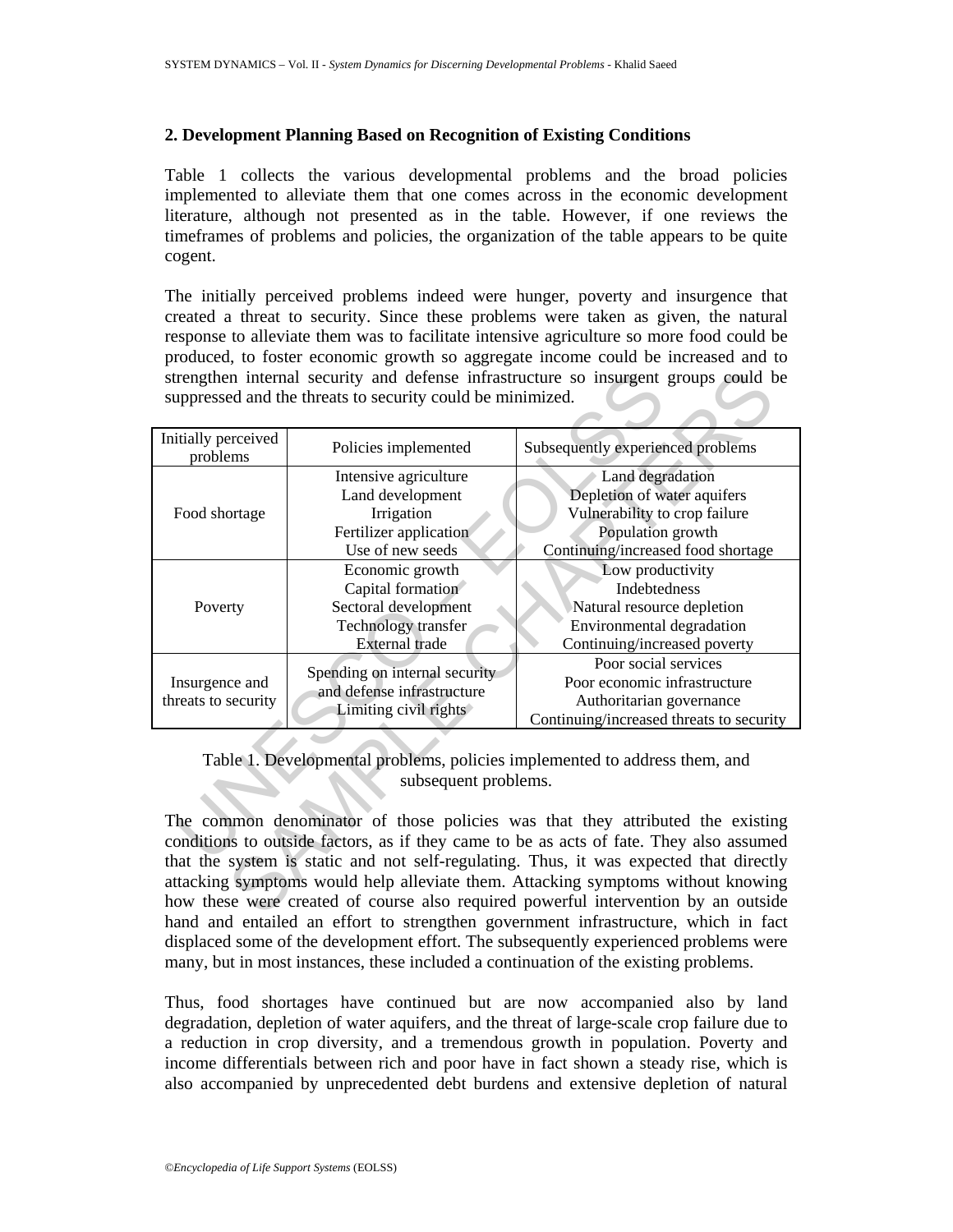resources, and degradation of environment. Insurgence and threats to peace have intensified together with burgeoning expenditures on internal security and defense, which has stifled development of social services and human resources, and have created authoritarian governments with little commitment to public welfare.

The subsequent problems experienced are also more complex than the initial problems and have lately drawn concerns at the global level, but whether an outside hand at the global level would alleviate them is questionable. This is evident from the failure to formulate and enforce global public policy in spite of active participation by national governments, global agencies like the UN, the World Bank, the World Trade Organization, and advocacy networks sometimes referred to as the Civil Society. This failure can largely be attributed to the lack of a clear understanding about the roles of the actors who precipitated those problems, and those whose motivations must be influenced to turn the tide.

The following sections of this paper describes a learning process entailed in creating a reference mode for system dynamics modeling, which can greatly help discern developmental problems. This learning process is illustrated by revisiting the problem of food shortage. Further, the problems of poverty and internal security are redefined as manifestations of internal trends of the system; rather than as acts of fate.

# **3. Reference Mode Construction as a Learning Process for Defining Developmental Problems**

is a complement of the series and those states whose motifluenced to turn the tide.<br>
the following sections of this paper describes a learning process entate<br>
ference mode for system dynamics modeling, which can great<br>
eve Is who precipitated those problems, and those whose motivations must be do turn the tide.<br>
wing sections of this paper describes a learning process entailed in creating<br>
enode for system dynamics modeling, which can greatl Notwithstanding the assertion that the definition of a developmental problem should depend on historical trends, and not on a snapshot of existing conditions, it must be understood that historical trends in their unfettered form cannot adequately describe a problem, although they might portray it shade better than a snapshot. A succinct problem description is created in system dynamics by constructing a reference mode, which is a fabric of trends representing a complex pattern rather than a collection of historical time series. It may contain variables actually existing in historical data; as well as those summarizing qualitative information from a related body of knowledge, or those concerning policy options to be explored or all three types. Historical data is only a starting point for constructing a reference mode, which is an abstract concept that must be developed very carefully from the historical data, qualitative information, and the inferred future patterns it points toward.

At the outset, while both historical behavior, and a reference mode, can be expressed in either quantitative or descriptive terms, a reference mode is essentially a qualitative, and intuitive, concept since it represents a pattern rather than a precise description of a series of events. A reference mode also subsumes history, extended experience, and a future inferred from projecting the inter-related past trends. It can be seen with the mind's eye as an integrated fabric, although it can be represented on paper only as isolated tendencies. A reference mode will also not contain random noise normally found in historical trends, as this noise lies outside of the deterministic processes underlying our understanding of the system behavior. Finally, a reference mode is an integrated fabric that can only be visualized in the abstract, although it can only be represented in a graphical form on a two-dimensional block. Fortunately, we have an immense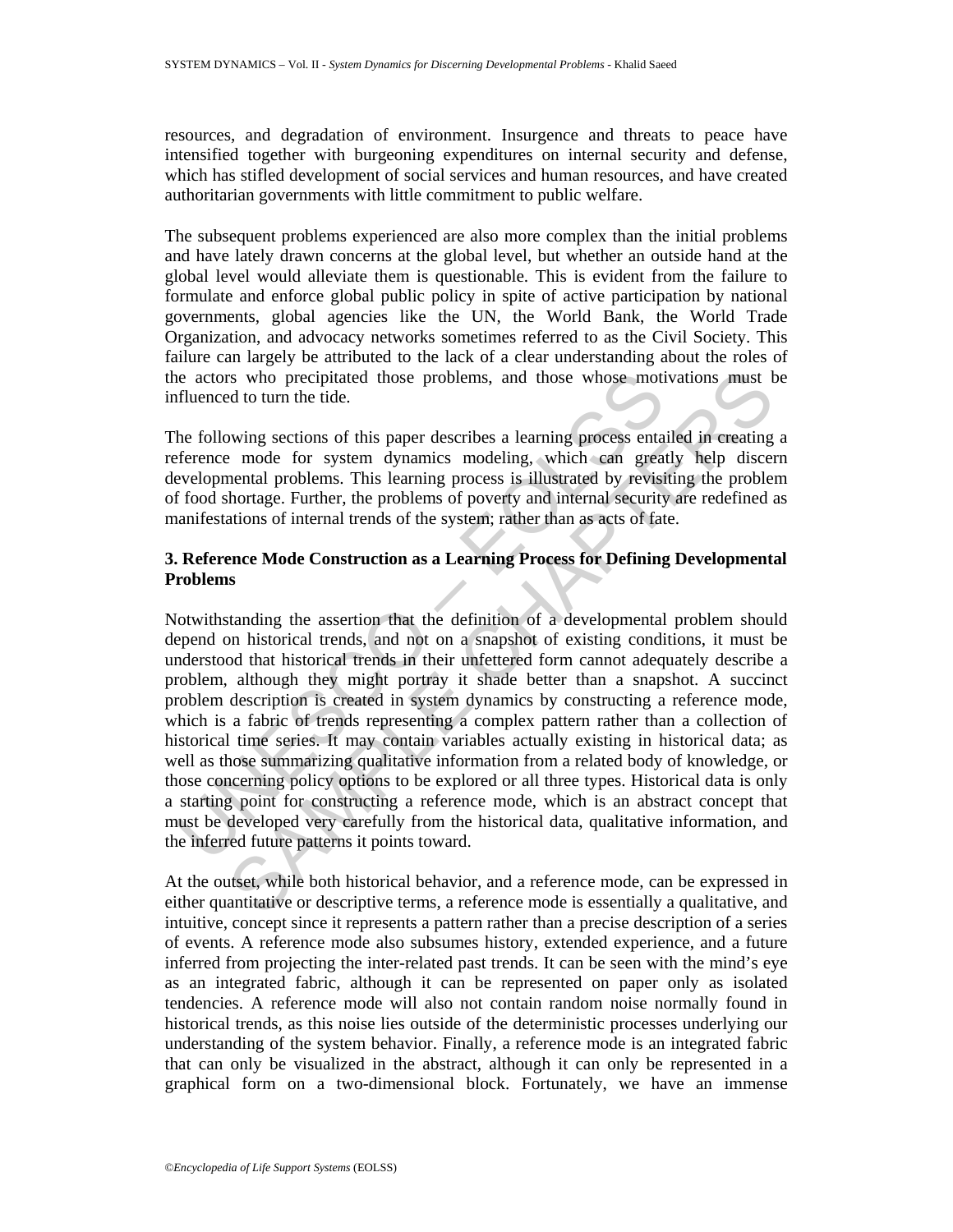experience of visualizing such a fabric due to the constant demand made on our perceptions to convert limited perceptual images of reality into more comprehensive mental images. For example, a two-dimensional vision frame that our eyes construct can be perceived as a three-dimensional mental image by our mind.

#### **4. An Experiential Learning Framework for Constructing a Reference Mode**

System dynamics modeling process is best implemented using an experiential learning framework originally proposed by a behavioral scientist named David Kolb. Kolb's model of experiential learning, originally proposed in an organizational learning context, draws on the faculties of observation, concrete thinking, experimentation, and reflection. It requires that an abstract concept be developed through a learning approach calling upon all four faculties as illustrated in Figure 1.



Figure 1. Kolb's model of experiential learning.

Four basic faculties drive Kolb's learning cycle: watching, thinking, doing, and feeling. For the learning process to be effective, watching must result in careful observation of facts, leading to discerning organized patterns. These patterns then must drive thinking, which should create a concrete experience of reality. The implications of the concrete experience must be tested through experimentation conducted mentally or with physical, and mathematical apparatuses. Finally, this experimentation must be translated into abstract concepts and generalizations through a cognitive process driven at the outset by feeling, which would, in turn, create further organization for careful observation thus invoking another learning cycle.

The learning faculties, according to Kolb's model, reside in two basic human functions, physical and cognitive—each integrated along two primary dimensions, which are also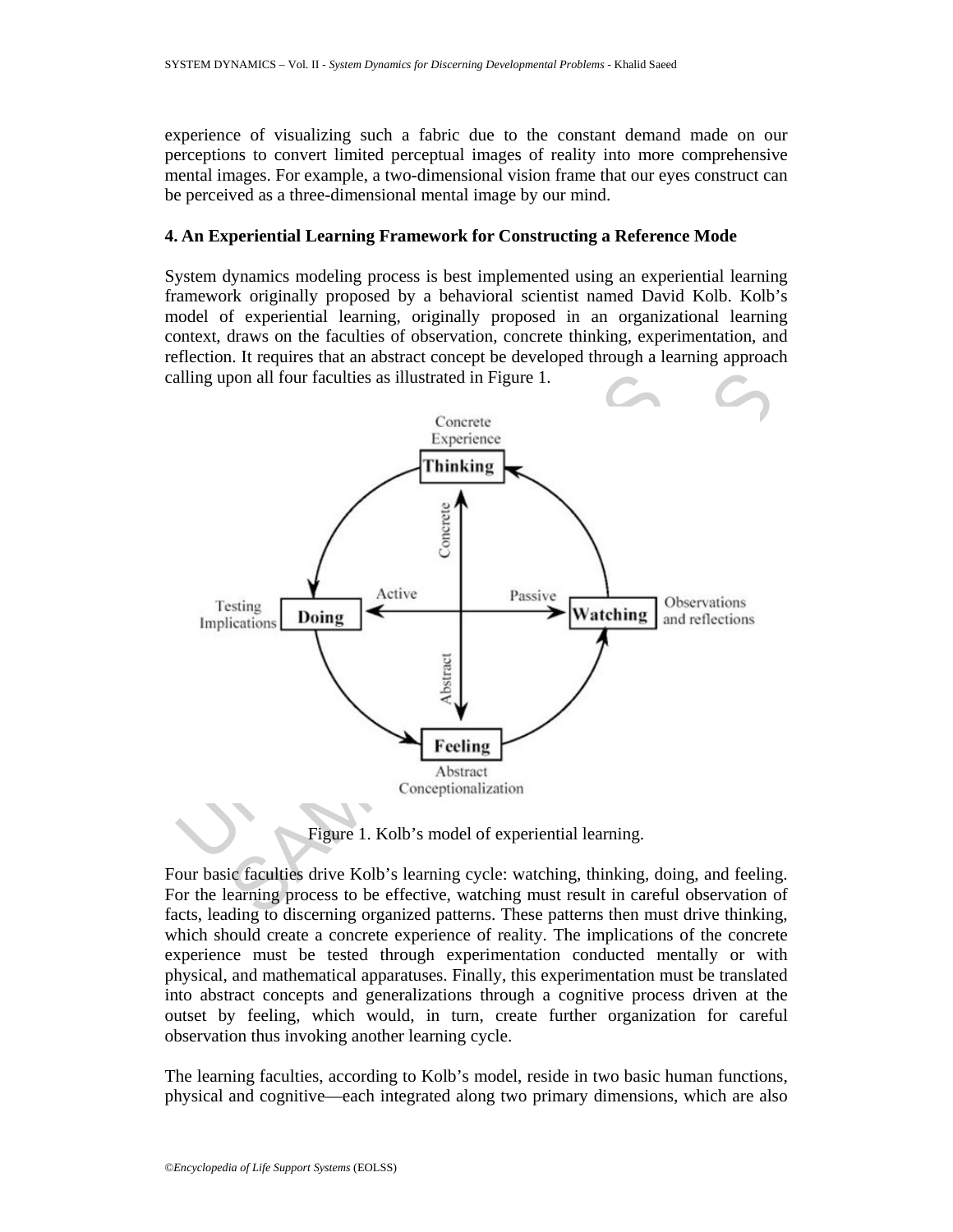illustrated in Figure 1. The first dimension, concerning the physical functions is passive–active. The second, concerning the cognitive functions is concrete–abstract. Thus, the faculty of watching is a passive-physical function, thinking a concretecognitive function, doing an active-physical function, and feeling an abstract-cognitive function. Since the mental construction of reality and its interpretation must filter unwanted information, each faculty must be guided by certain organizing principles to affect learning. Additionally, the learner is required to shift constantly between dissimilar abilities to create opportunities for resolving the anomalies, which would appear among the constructs of each ability. This learning process lends itself with great ease to the construction of a reference mode.

The time horizon of reference mode depends on the purpose of the model, but it would invariably be longer than the historical information it is based on, as it would include also information about the inferred future. The development of a reference mode requires integration of four abstract concepts: 1) Delineation of a system boundary. 2) Recognition of a fabric of historical patterns within the defined system boundary. 3) Recognition of past trends for policy related variables missing in historical data. 4) Projecting past trends into future to create a fabric of inter-related patterns that constitutes a reference mode. It is accomplished through implementation of an undocumented process an experienced modeler follows. This process entails sixteen steps built around four learning cycles as shown in Figure 2. They are described below.



Figure 2. Sixteen steps involved in the construction of reference mode.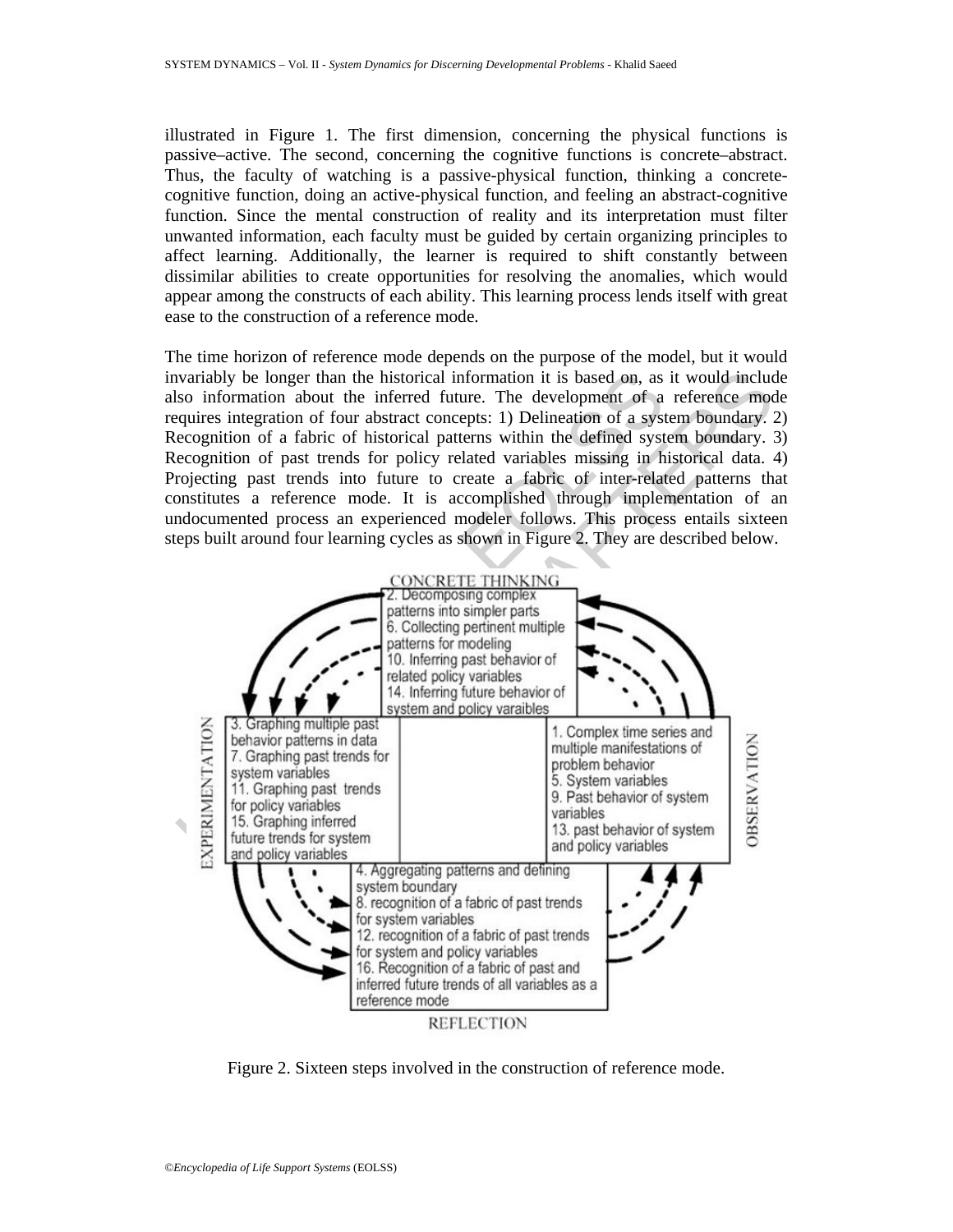#### **4.1 First Learning Cycle: Delineation of a System Boundary**

One must begin by: 1) Carefully examining historical information both quantitative and qualitative residing in the complex time series and event descriptions as well as in the multiple manifestations of the problem behavior in different periods and in different places. 2) This is followed by decomposition of observed complex patterns into simpler parts. 3) Next, a round of experimental graphing creates simple multiple patterns representing slices of the complex behavior one has set out to model. 4) A careful examination of the decomposed graphs helps delineate the system boundary in terms of the variables that must be considered to describe the discerned patterns. These variables may or may not be the same as in the historical data. Some of the variables in the data can be aggregated while others substituted with abstract concepts, depending on the problem focus and the time horizon of interest.

## **4.2 Second Learning Cycle: Recognition of a Fabric of Past Trends Within the Defined System Boundary**

The second learning cycle begins with: 1) A careful examination of the variables discerned within the system boundary. 2) The multiple patterns related to these variables are then collected into groups representing multiple modes of behavior experienced in different times and in different organizations. 3) A second round of graphing past trends addresses system variables and their multiple modes as differentiated from the first round that concerned historical data. 4) Finally, the drawn trends are recognized as a multi-dimensional fabric representing past problem history.

# **4.3 Third Learning Cycle: Constructing a System of Past Trends for Policy Variables Missing from Historical Data**

roblem focus and the time horizon of interest.<br>
2 Second Learning Cycle: Recognition of a Fabric of Past Trends<br>
effined System Boundary<br>
he second learning cycle begins with: 1) A careful examination<br>
iscerned within the focus and the time horizon of interest.<br> **nd Learning Cycle: Recognition of a Fabric of Past Trends Within the**<br> **System Boundary**<br> **nd learning cycle begins with:** 1) A careful examination of the variable<br>
1 within the sy While a model that replicates history can be constructed without building an adequate policy space in it, such a model is often not useful in terms of exploring an operational means for system improvement. Experimentation with such a model would often lead to normative statements about what should be done, not what can be done, to improve system behavior. To create an adequate policy space in the model, structure representing policy decisions must be included although information about the behavior of policyrelated variables may not exist in the historical data. For example, if potential policies concern resource management, policy space representing choice of resources and technology should be included. If they concern delivery of certain services, the role of institutions delivering those services and how such institutions are to be supported should be included. If taxation and expenditure by government are possible policy instruments, the process of their determination, and how they would impact the behavior of the responding actors in the system should be included.

Construction of past patterns of behavior for the policy variables would often require going through an additional learning cycle that begins with: 1) A careful examination of the past behavior of the delineated system variables; this is followed by: 2) inferring behavior of related policy variables for which one might often have to delve into the empirical or the theoretical premises of the various policy threads. 3) An attempt is made to graph the past patterns of behavior for the policy variables; which, when 4)